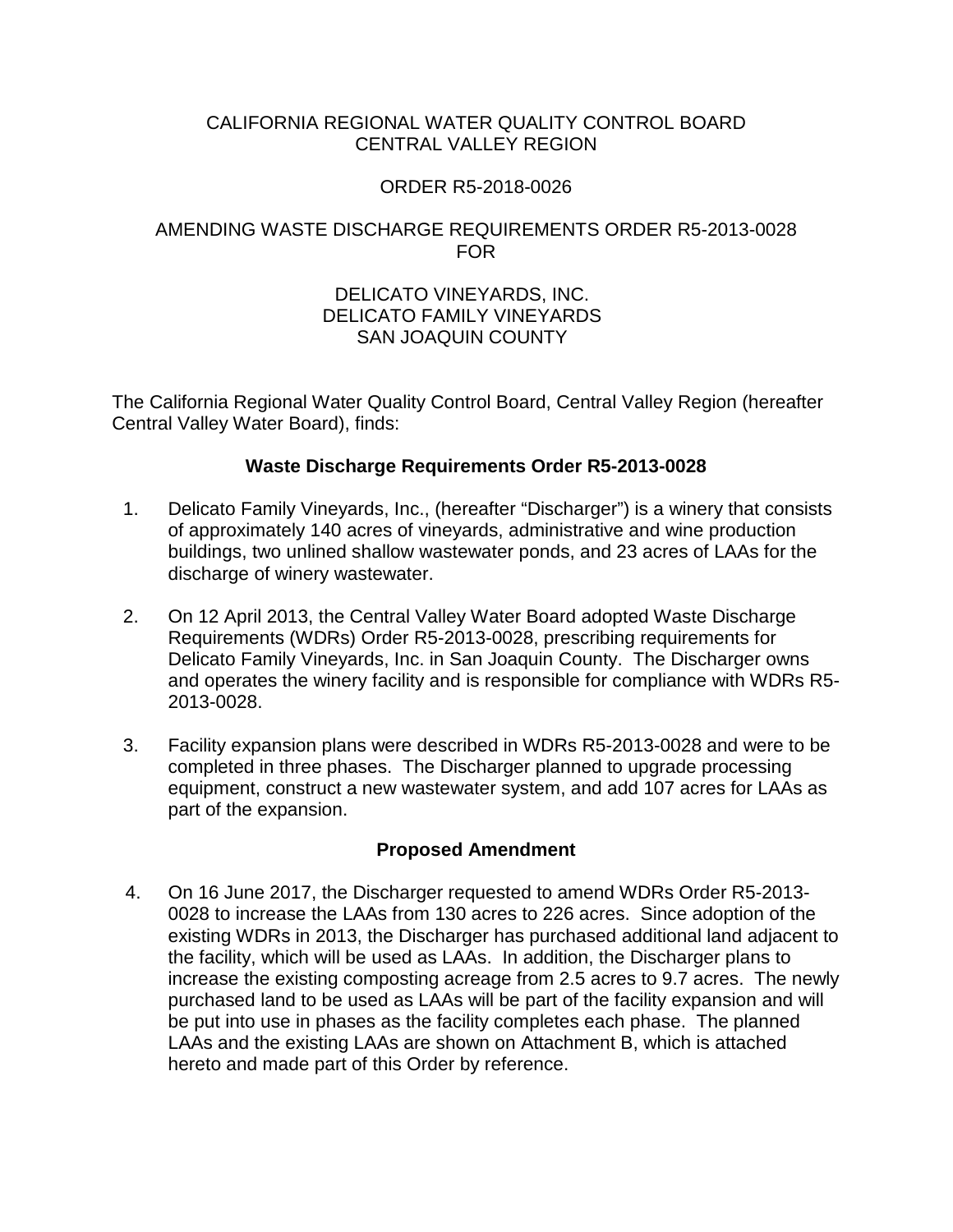ORDER R5-2018-0026 2 AMENDING WASTE DISCHARGE REQUIREMENTS ORDER R5-2013-0028 DELICATO VINEYARDS, INC. DELICATO FAMILY VINEYARDS SAN JOAQUIN COUNTY

5. The increase in LAA acreage will lower loading rates for biochemical oxygen demand and nitrate as nitrogen because the flow volume remains unchanged from that required in the existing WDRs. Therefore, the effluent and loading rates required in Order R5-2013-0028 are applicable.

## **California Environment Quality Act**

6. The action of prescribing these WDRs, which impose regulatory requirements on the existing discharge in order to ensure the protection of groundwater resources, is exempt from the provisions of the California Environmental Quality Act (Pub. Resources Code, § 21000 et seq.) in accordance with California Code of Regulations, title 14, section 15301, which exempts the "operation, repair, maintenance, [and] permitting … of existing public or private structures, facilities, mechanical equipment, or topographical features" from environmental review.

### **CV-SALTS**

- 7. The Central Valley Water Board is developing amendments to the Basin Plan to incorporate new strategies for addressing ongoing salt and nitrate accumulation in the waters and soils of the Central Valley. Strategies currently under consideration may:
	- Alter the way the Board calculates available assimilative capacity for nitrate, which could result in new or modified requirements for nitrate management;
	- Require dischargers to implement actions identified under an interim salinity permitting approach; and/or
	- Establish alternate compliance approaches that would allow dischargers to participate in efforts to provide drinking water to local communities in consideration for longer compliance time schedules.

Should the Board adopt amendments to the Basin Plan to effectuate such strategies, these waste discharge requirements may be amended or modified to incorporate any newly-applicable requirements.

8. The stakeholder-led Central Valley Salinity Alternatives for Long-Term Sustainability (CV-SALTS) initiative has been coordinating efforts to implement new salt and nitrate management strategies. The Board expects dischargers that may be affected by new salt and nitrate management policies to coordinate with the CV-SALTS initiative.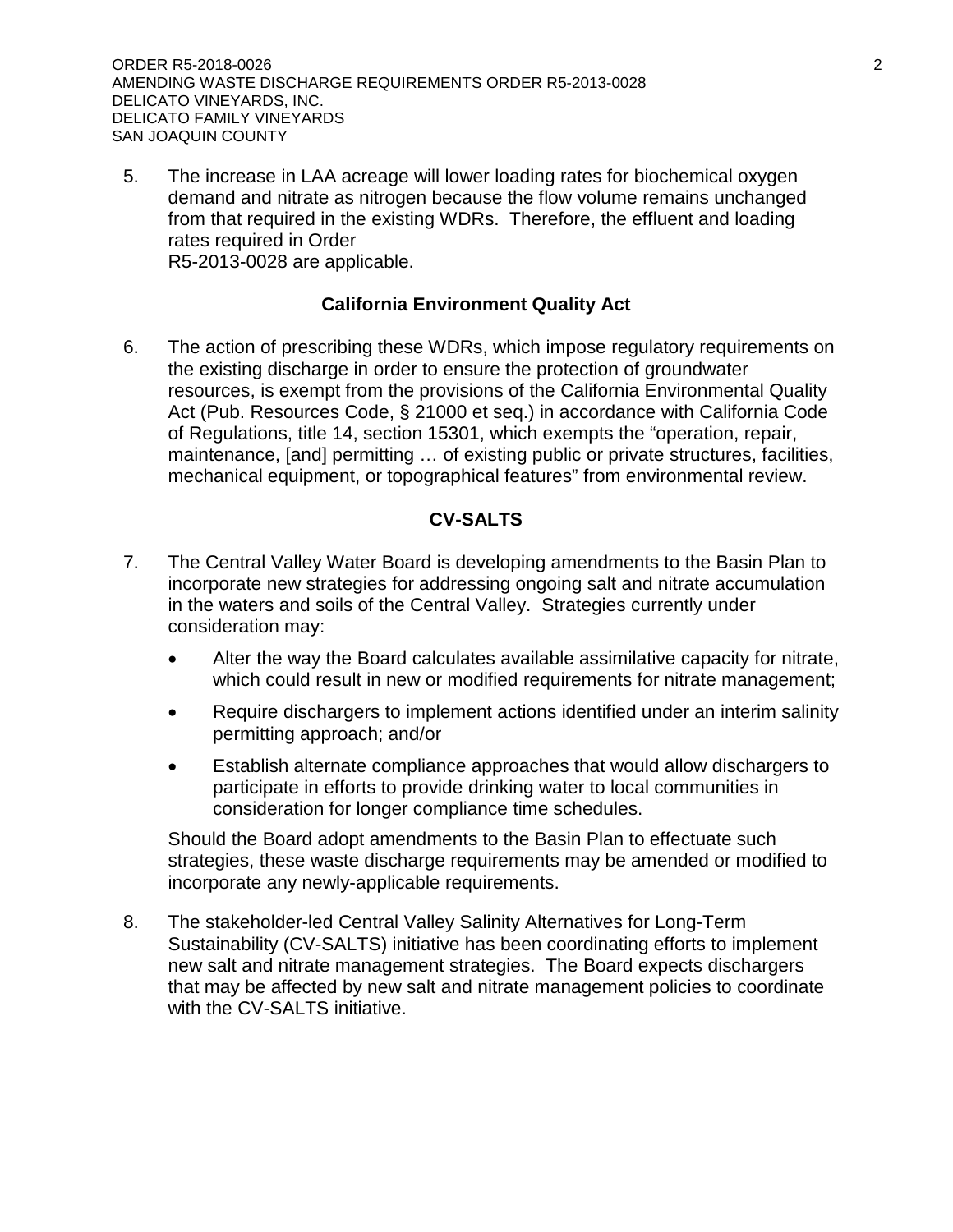#### **Public Notice**

- 9. The Central Valley Water Board has notified the Discharger and interested agencies and persons of its intent to amend waste discharge requirements for this discharge and has provided them with an opportunity for a public hearing and an opportunity to submit their written views and recommendations.
- 10. The Central Valley Water Board, in a public meeting, heard, and considered all comments pertaining to the discharge.

**IT IS HEREBY ORDERED** that Order R5-2013-0028 is amended to allow the use of additional LAAs and to increase the composting acreage. Pursuant to Water Code sections 13263 and 13267, the Discharger, its agents, successors and assigns, in order to meet the provisions contained in Division 7 of the Water Code and regulations adopted thereunder, shall comply with amended Order R5-2013-0028-001 as follows:

| בוועווועט פווע טכענוטווס |                                                                 |
|--------------------------|-----------------------------------------------------------------|
| <b>Updated</b>           | <b>Reason for Update</b>                                        |
| 17                       | Updated chemicals used at the facility.                         |
| 25                       | Expanded the final expansion phase from five years to 15 or     |
|                          | more years, depending on market conditions.                     |
| 32                       | Finding 32 was split into two related findings, 32.a. and 32.b. |
|                          | 32.a. Added the year "2013" to the finding to clarify the       |
|                          | proposed LAA acreage as of 2013.                                |
|                          | 32.b. Added Finding 32.b. which describes the planned           |
|                          | LAAs and crop types to be implemented by final buildout.        |
| 35                       | Added an explanation that a storm water basin may be            |
|                          | constructed during the phased expansion. Storm water            |
|                          | captured in the basin may be used as an additional source       |
|                          | of supplemental irrigation water.                               |
| 48                       | Added to the Finding that the use of compost on-site is being   |
|                          | phased out and will eventually be completely brokered off       |
|                          | site.                                                           |
| 55                       | Footnote added to explain that additional groundwater           |
|                          | monitoring wells will be installed before discharge can occur   |
|                          | at the new LAA.                                                 |
| 78                       | Proposed LAA acreage and crop types were added to the           |
|                          | Finding.                                                        |
| 84.b.                    | Added to the Finding that the LAA acreage will increase from    |
|                          | 130 acres to 226 acres without an increase in flow limits.      |
| 84.d.                    | Added "some" to LAAs because not all LAAs will be double        |
|                          | cropped.                                                        |
| 84.I.                    | Finding added that states, "Using non-industrial storm          |

# **Findings and Sections**